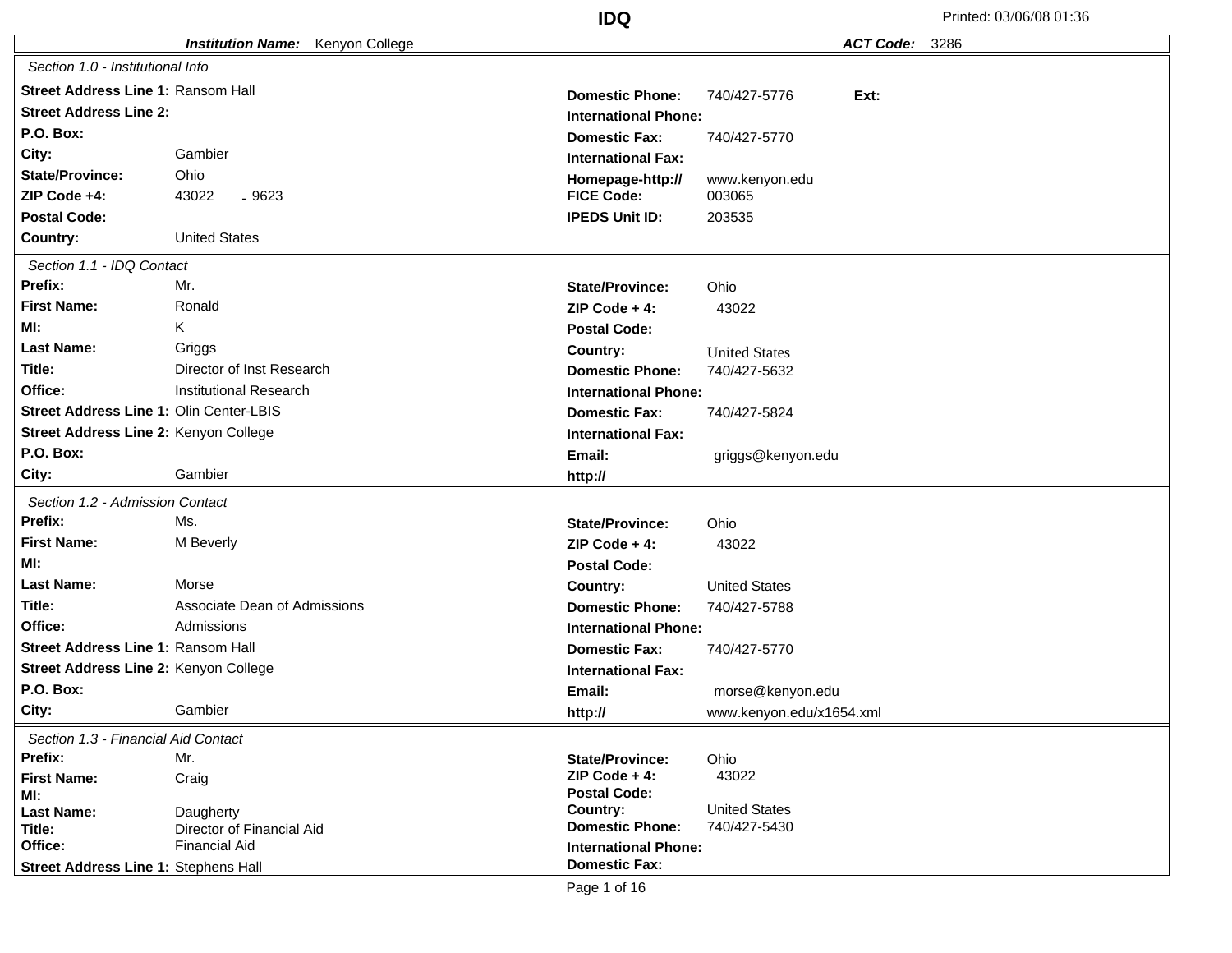|                                                    |                                            | <b>IDQ</b>                             | Printed: 03/06/08 01:36  |
|----------------------------------------------------|--------------------------------------------|----------------------------------------|--------------------------|
|                                                    | <b>Institution Name:</b><br>Kenyon College |                                        | <b>ACT Code:</b><br>3286 |
| Street Address Line 2: Kenyon College<br>P.O. Box: |                                            | <b>International Fax:</b>              |                          |
| City:                                              | Gambier                                    | Email:<br>http://                      | daugherty@kenyon.edu     |
| Section 1.4 - Housing Office Contact               |                                            |                                        |                          |
| Prefix:                                            | Ms.                                        | <b>State/Province:</b>                 | Ohio                     |
| <b>First Name:</b>                                 | Alicia                                     | $ZIP Code + 4:$                        | 43022                    |
| MI:<br><b>Last Name:</b>                           |                                            | <b>Postal Code:</b><br>Country:        | <b>United States</b>     |
| Title:                                             | Dugas<br>Asst. Dean of Students for Hou    | <b>Domestic Phone:</b>                 | 740/427-5142             |
| Office:                                            | <b>Student Affairs</b>                     | <b>International Phone:</b>            |                          |
| Street Address Line 1: Gund Commons                |                                            | <b>Domestic Fax:</b>                   |                          |
| Street Address Line 2: Kenyon College              |                                            | <b>International Fax:</b>              |                          |
| P.O. Box:                                          |                                            | Email:                                 | dugasa@kenyon.edu        |
| City:                                              | Gambier                                    | http://                                |                          |
| Section 1.5 - President                            |                                            |                                        |                          |
| Prefix:                                            | Dr.                                        | <b>State/Province:</b>                 | Ohio                     |
| <b>First Name:</b>                                 | S Georgia                                  | $ZIP Code +4$ :<br><b>Postal Code:</b> | 43022                    |
| MI:<br><b>Last Name:</b>                           | Nugent                                     | Country:                               | <b>United States</b>     |
| Title:                                             | President                                  | <b>Domestic Phone:</b>                 |                          |
| Office:                                            | Office of the President                    | <b>International Phone:</b>            |                          |
| <b>Street Address Line 1: Ransom Hall</b>          |                                            | <b>Domestic Fax:</b>                   |                          |
| Street Address Line 2: Kenyon College              |                                            | <b>International Fax:</b>              |                          |
| P.O. Box:<br>City:                                 | Gambier                                    | Email:<br>http://                      | nugent@kenyon.edu        |
|                                                    |                                            |                                        |                          |
| Section 1.6 - Chief Academic Officer               |                                            |                                        |                          |
| Prefix:                                            | Dr.                                        | <b>State/Province:</b>                 | Ohio                     |
| <b>First Name:</b>                                 | Greg                                       | ZIP Code +4:<br><b>Postal Code:</b>    | 43022                    |
| MI:<br><b>Last Name:</b>                           | Spaid                                      | Country:                               | <b>United States</b>     |
| Title:                                             | Provost                                    | <b>Domestic Phone:</b>                 |                          |
| Office:                                            | Provost Office                             | <b>International Phone:</b>            |                          |
| Street Address Line 1: Ransom Hall                 |                                            | <b>Domestic Fax:</b>                   |                          |
| Street Address Line 2: Kenyon College              |                                            | <b>International Fax:</b><br>Email:    |                          |
| P.O. Box:<br>City:                                 | Gambier                                    | http://                                | spaidg@kenyon.edu        |
|                                                    |                                            |                                        |                          |
|                                                    | <b>Description</b>                         |                                        |                          |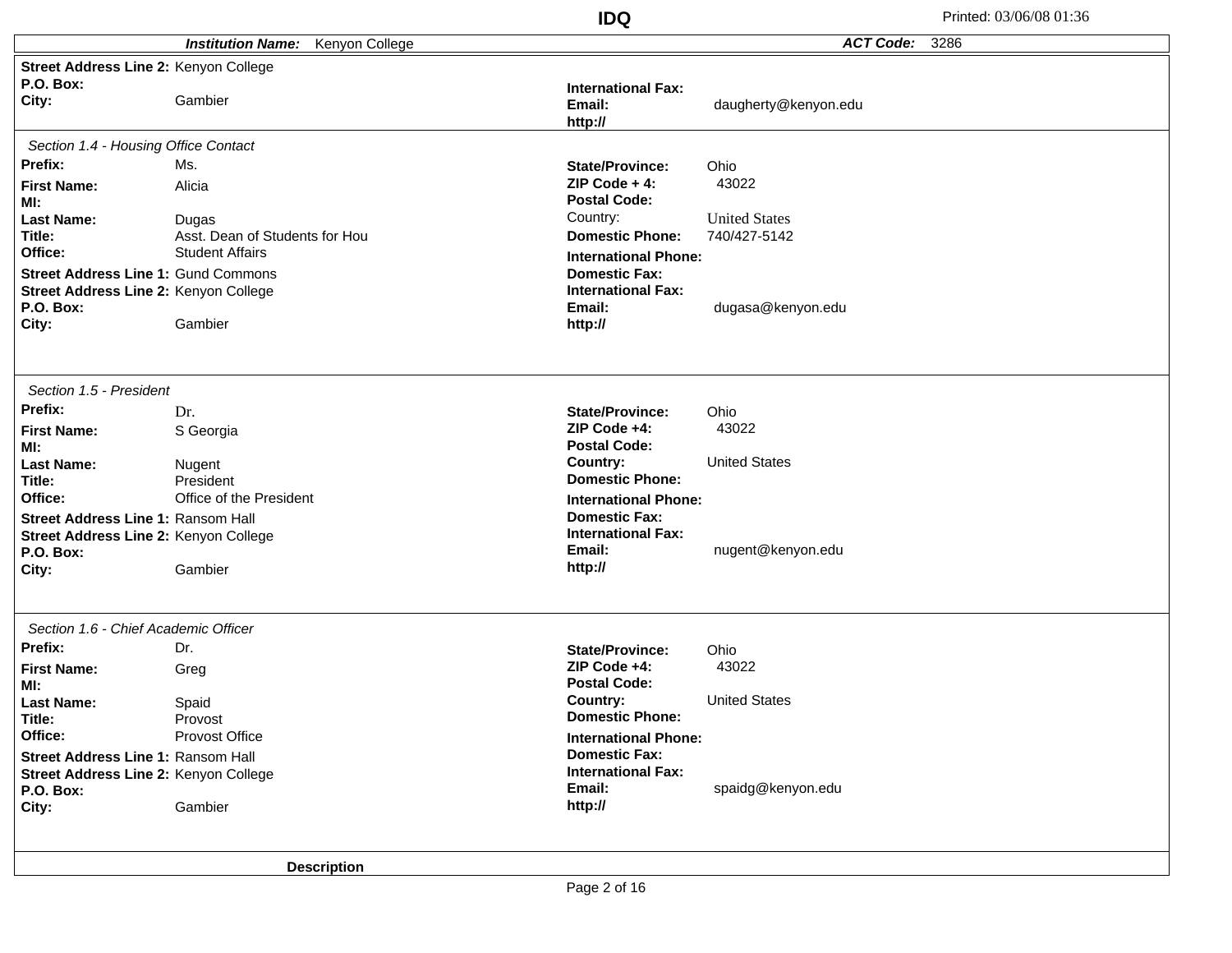| <b>Institution Name:</b>                        |                           | Kenyon College                                      | <b>ACT Code:</b> | 3286 |
|-------------------------------------------------|---------------------------|-----------------------------------------------------|------------------|------|
| Section 2.1 - Institutionstitution:             |                           | 2-year voc-tech college                             |                  |      |
|                                                 |                           | 2-year transfer college                             |                  |      |
|                                                 |                           | 2-year voc-tech and transfer                        |                  |      |
|                                                 | X                         | 4-year college or university                        |                  |      |
|                                                 |                           | 4-year plus graduate level                          |                  |      |
|                                                 |                           | Other                                               |                  |      |
| <b>Campus:</b>                                  | $\pmb{\mathsf{X}}$        | Main campus                                         |                  |      |
|                                                 |                           | Branch campus                                       |                  |      |
|                                                 |                           | Regional campus                                     |                  |      |
|                                                 |                           |                                                     |                  |      |
| Section 2.2 - Program Types<br>Degrees Offered: |                           | <b>Description</b><br>Career-oriented, e.g. AAS/AOS |                  |      |
|                                                 |                           | Associate's degree (AA or AS)                       |                  |      |
|                                                 |                           | 1st 2 yrs toward baccalaureate                      |                  |      |
|                                                 | X                         | Baccalaureate degree                                |                  |      |
|                                                 |                           | Post-baccalaureate certificate                      |                  |      |
|                                                 |                           | Master's degree                                     |                  |      |
|                                                 |                           | <b>MBA</b>                                          |                  |      |
|                                                 |                           | Specialist's degree                                 |                  |      |
|                                                 |                           | First professional degree                           |                  |      |
|                                                 |                           | Ph.D. or equivalent                                 |                  |      |
|                                                 |                           | Other                                               |                  |      |
|                                                 |                           |                                                     |                  |      |
| Section 2.3 - Community Type                    |                           | <b>Description</b>                                  |                  |      |
| <b>City Size:</b>                               |                           | Less than 2,000                                     |                  |      |
|                                                 | $\overline{\mathbf{X}}$   | 2,000 - 9,999                                       |                  |      |
|                                                 |                           | 10,000 - 49,999                                     |                  |      |
|                                                 |                           | 50,000 - 99,999                                     |                  |      |
|                                                 |                           | 100,000 - 249,999                                   |                  |      |
|                                                 |                           | 250,000 - 499,999                                   |                  |      |
|                                                 |                           | 500,000 - 999,999                                   |                  |      |
|                                                 |                           | 1 million or more                                   |                  |      |
| <b>Community Class:</b>                         |                           | Urban (in a large city)                             |                  |      |
|                                                 |                           | Suburban (near a large city)                        |                  |      |
|                                                 | $\boldsymbol{\mathsf{X}}$ | Small city<br>Small town/rural                      |                  |      |
| Section 2.4 - Public, Private Affiliation       |                           | <b>Description</b>                                  |                  |      |
| <b>Affiliation Type:</b>                        |                           | Public                                              |                  |      |
|                                                 | $\overline{\mathbf{x}}$   | Private, no religious affil                         |                  |      |
|                                                 |                           | Private, with religious affil                       |                  |      |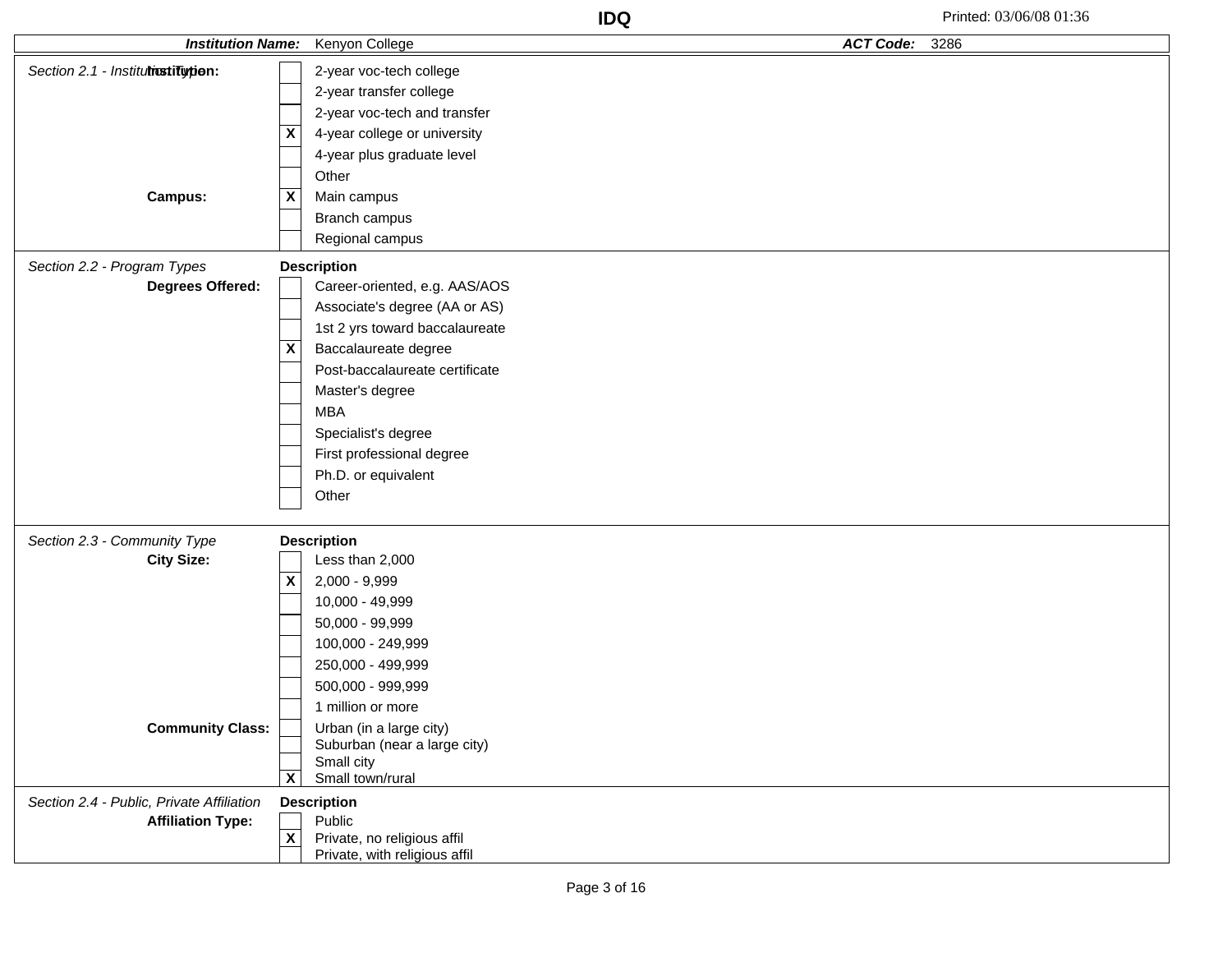|                                                    | <b>Institution Name:</b> Kenyon College                                                                                                                                                                                                                                                                                                                                                                                                                                                                                                 |                 |      | <b>ACT Code:</b> | 3286 |
|----------------------------------------------------|-----------------------------------------------------------------------------------------------------------------------------------------------------------------------------------------------------------------------------------------------------------------------------------------------------------------------------------------------------------------------------------------------------------------------------------------------------------------------------------------------------------------------------------------|-----------------|------|------------------|------|
| Section 2.5 - Religious Affiliation                | <b>Description</b>                                                                                                                                                                                                                                                                                                                                                                                                                                                                                                                      |                 |      |                  |      |
| <b>Religion:</b>                                   | Assemblies of God<br><b>Baptist</b><br>Southern Baptist<br>Christian/Disciples of Christ<br>Christian Reformed/Reformed<br>Church of the Brethren<br>Church of Christ<br>Church of God<br>Church of the Nazarene<br>Eastern Christian Orthodox<br>$\boldsymbol{\mathsf{X}}$<br>Episcopal<br>Society of Friends(Quaker)<br>Jewish<br>Latter-Day Saints<br>Lutheran<br>Lutheran-Missouri Synod<br>Methodist<br>African Methodist Episcopal<br>Presbyterian<br>Roman Catholic<br>Seventh-Day Adventist<br>United Church of Christ<br>Other |                 |      |                  |      |
| Section 2.6 - Accreditation                        | <b>Description</b>                                                                                                                                                                                                                                                                                                                                                                                                                                                                                                                      | <b>Semester</b> | Year |                  |      |
| <b>Regional Accred:</b><br><b>National Accred:</b> | Middle States Assoc (MSCHE)<br>New England Assoc (CIHE)<br>North Central Assoc (HLC)<br>$\mathsf{x}$<br>Northwest Commission (NWCCU)<br>Southern Assoc (COC)<br>Western Assoc (ACCJC or ACSCU)<br>Don't Participate<br>Assoc for Biblical Higher Educ<br>Career Schools and Technology<br><b>Council for Independ Colleges</b><br>Distance Educ Training Council<br><b>Transnational Christian Coll</b><br>Other                                                                                                                        | Fall            | 2010 |                  |      |
| Section 2.7 - Calendar                             | <b>Description</b>                                                                                                                                                                                                                                                                                                                                                                                                                                                                                                                      |                 |      |                  |      |
| Calendar:                                          | $\overline{\mathbf{X}}$<br>Semester<br>Quarter<br>Trimester<br>Four-One-Four Plan (4-1-4)<br>Differs by Program<br>Continuous Basis<br>Other                                                                                                                                                                                                                                                                                                                                                                                            |                 |      |                  |      |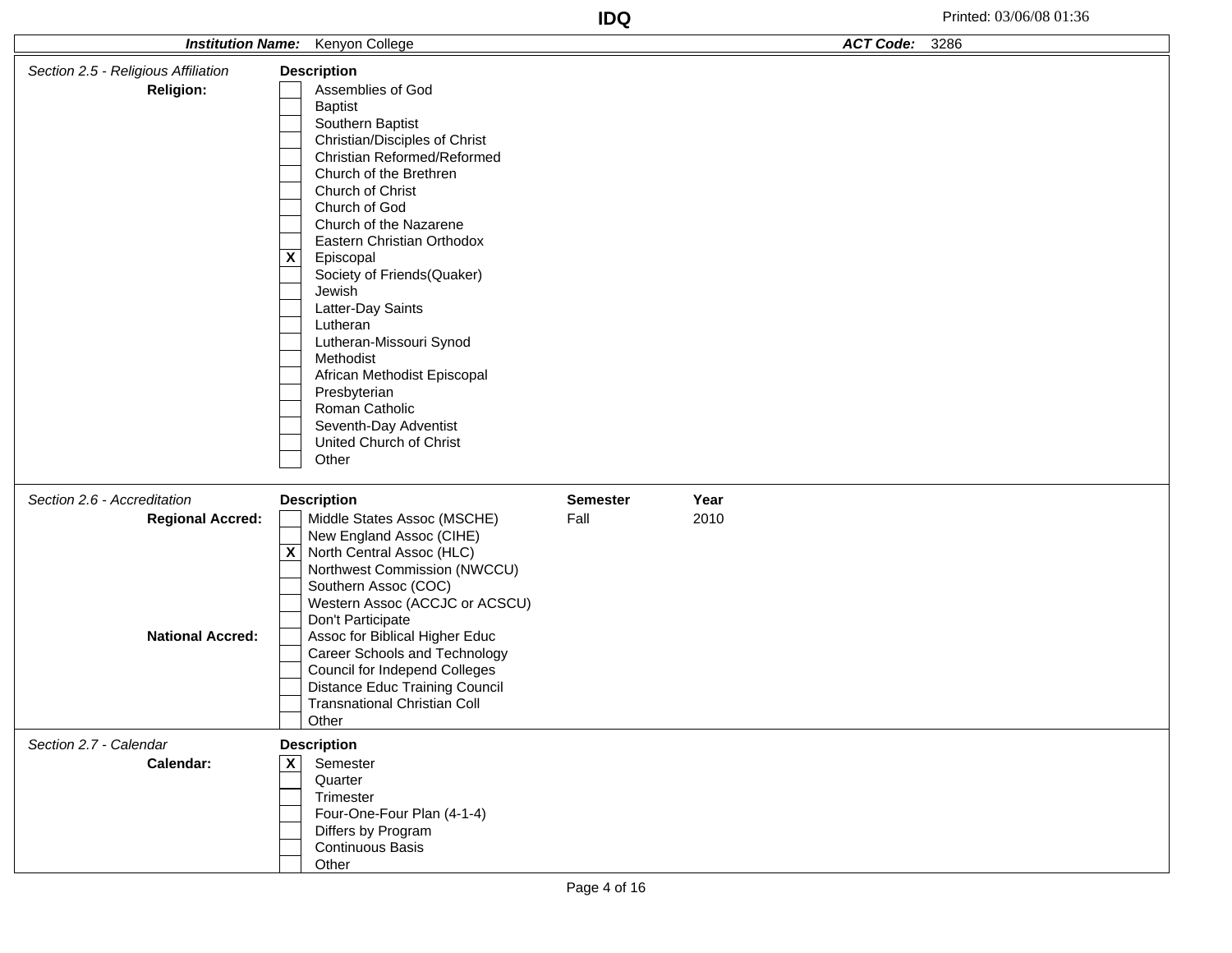**ACT Code:** 3286

## **Institution Name:** Kenyon College

| Section 3.0 - Enrollment Information               | <b>Current</b> | <b>IPEDs</b>         | Update        |                                              |                |              |               |  |
|----------------------------------------------------|----------------|----------------------|---------------|----------------------------------------------|----------------|--------------|---------------|--|
|                                                    | 2006-2007      | 2007                 | 2007-2008     |                                              |                |              |               |  |
| Section 3.1 - Full-Time Students                   | <b>Current</b> | <b>IPEDs</b>         | Update        |                                              |                |              |               |  |
| <b>First Year</b>                                  | 458            |                      | 458           |                                              |                |              |               |  |
| <b>Undergrads</b><br><b>Graduate</b>               | 1,631          |                      | 1,653         |                                              |                |              |               |  |
| Section 3.2 - Part-Time Students                   | <b>Current</b> | <b>IPEDs</b>         | <b>Update</b> |                                              |                |              |               |  |
| <b>First Year</b><br><b>Undergrads</b><br>Graduate | 15             | 17                   | 10            |                                              |                |              |               |  |
|                                                    |                |                      |               |                                              |                |              |               |  |
| Section 3.3 - ESL<br>Offer ESL?                    | N              | Intensive English? N |               | $\pmb{0}$<br><b>Total Students Enrolled:</b> |                |              |               |  |
| Section 3.4 - First-Time/Full Time                 | <b>Current</b> | <b>IPEDs</b>         | <b>Update</b> |                                              | <b>Current</b> | <b>IPEDs</b> | <b>Update</b> |  |
| International                                      | 4%             |                      | 3%            | <b>On-Campus</b>                             | 100%           |              | 100%          |  |
| Out-of-State                                       | 80%            |                      | 85%           | Returning                                    | 92%            | 92%          | 95%           |  |
| Section 3.5 - Undergraduates                       | <b>Current</b> | <b>IPEDs</b>         | <b>Update</b> |                                              |                |              |               |  |
| Women                                              | 52%            | 76%                  | 52%           |                                              |                |              |               |  |
| <b>22 &amp; Over</b>                               | 1%             |                      | 1%            |                                              |                |              |               |  |
| Section 3.6 - Racial/Ethnic Background             |                | <b>Current</b>       | Update        |                                              | <b>Current</b> | Update       |               |  |
| American Indian/Native Alaskan                     |                | 1%                   | 1%            | White                                        | 83%            | 82%          |               |  |
| Asian                                              |                | 1%                   | 5%            | Prefer not to respond                        | 3%             | 4%           |               |  |
| <b>Black/African American</b>                      |                | 3%                   | 4%            |                                              |                |              |               |  |
| Native Hawaiian/other Pacific Islander             |                | 0%                   | 1%            | Hispanic/Latino                              | 3%             | 3%           |               |  |
| Section 3.7 - Two-Yr College Completion            |                | <b>Current</b>       | Update        |                                              | <b>Current</b> | Update       |               |  |
| 2 Years                                            |                |                      |               | 5 Years                                      |                |              |               |  |
| 3 Years                                            |                |                      |               | <b>Transfer</b>                              |                |              |               |  |
| 4 Years                                            |                |                      |               |                                              |                |              |               |  |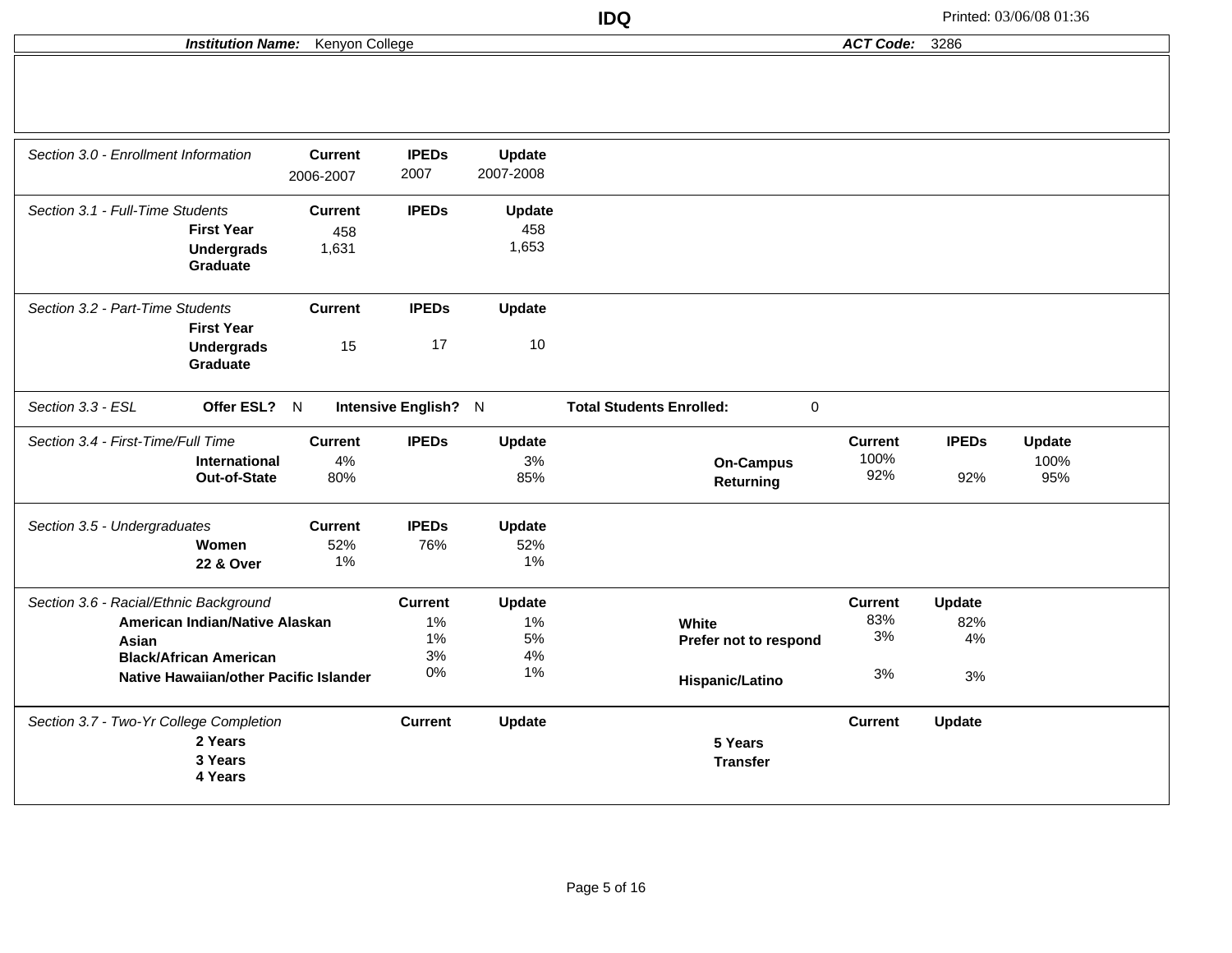|                                                                |                                                                                                                                                                                                                                                                                                                                                                        | <b>IDQ</b>                                                                                                                                                                     |                                   |                              |                             | Printed: 03/06/08 01:36 |
|----------------------------------------------------------------|------------------------------------------------------------------------------------------------------------------------------------------------------------------------------------------------------------------------------------------------------------------------------------------------------------------------------------------------------------------------|--------------------------------------------------------------------------------------------------------------------------------------------------------------------------------|-----------------------------------|------------------------------|-----------------------------|-------------------------|
| <b>Institution Name:</b>                                       | Kenyon College                                                                                                                                                                                                                                                                                                                                                         |                                                                                                                                                                                |                                   | <b>ACT Code:</b>             | 3286                        |                         |
| Section 3.8 - Four-Yr College Completion<br>4 Years<br>5 Years | <b>Current</b><br>85%<br>87%                                                                                                                                                                                                                                                                                                                                           | Update<br>82%<br>84%                                                                                                                                                           | 6 Years<br><b>Graduate School</b> | <b>Current</b><br>88%<br>23% | <b>Update</b><br>84%<br>18% |                         |
| Section 4.1 - ACT Plus Writing<br>The ACT Plus Writing:        | <b>ACTW Entering Class:</b><br>Not Needed                                                                                                                                                                                                                                                                                                                              |                                                                                                                                                                                |                                   |                              |                             |                         |
| Section 4.2 - Admissions Testing                               |                                                                                                                                                                                                                                                                                                                                                                        |                                                                                                                                                                                |                                   |                              |                             |                         |
| <b>Tests Required:</b>                                         | Required<br>$\mathsf{x}$<br>Optional<br>Not Considered                                                                                                                                                                                                                                                                                                                 |                                                                                                                                                                                |                                   |                              |                             |                         |
| <b>Test Preference:</b>                                        | Only ACT scores are accepted<br>$\mathsf{x}$<br>Only SAT scores are accepted<br>Other test scores (than ACT or SAT) are required                                                                                                                                                                                                                                       | ACT scores are preferred, but SAT scores are accepted<br>Both ACT and SAT scores are accepted, with neither preferred<br>SAT scores are preferred, but ACT scores are accepted |                                   |                              |                             |                         |
| Section 4.3 - Advisement Tests                                 | <b>Description</b><br>$\overline{\mathsf{X}}$ The ACT<br>$\overline{X}$ The ACT Plus Writing<br><b>ASSET</b><br><b>COMPASS</b><br>$X$ SAT<br>$X$ SAT Subject Tests<br><b>ACCUPLACER</b><br>X Advanced Placement<br><b>DTLS</b><br><b>DTMS</b><br>International Baccalaureate<br>$\mathsf{x}$<br>$\mathsf{X}$ Locally developed tests<br>State developed tests<br>Other |                                                                                                                                                                                |                                   |                              |                             |                         |
| Section 4.4 - Placement Tests                                  | <b>Description</b><br>The ACT<br>The ACT Plus Writing<br><b>ASSET</b><br><b>COMPASS</b><br><b>SAT</b><br><b>SAT Subject Tests</b><br><b>ACCUPLACER</b>                                                                                                                                                                                                                 |                                                                                                                                                                                | Eng<br>Math                       | Read                         | Sci                         |                         |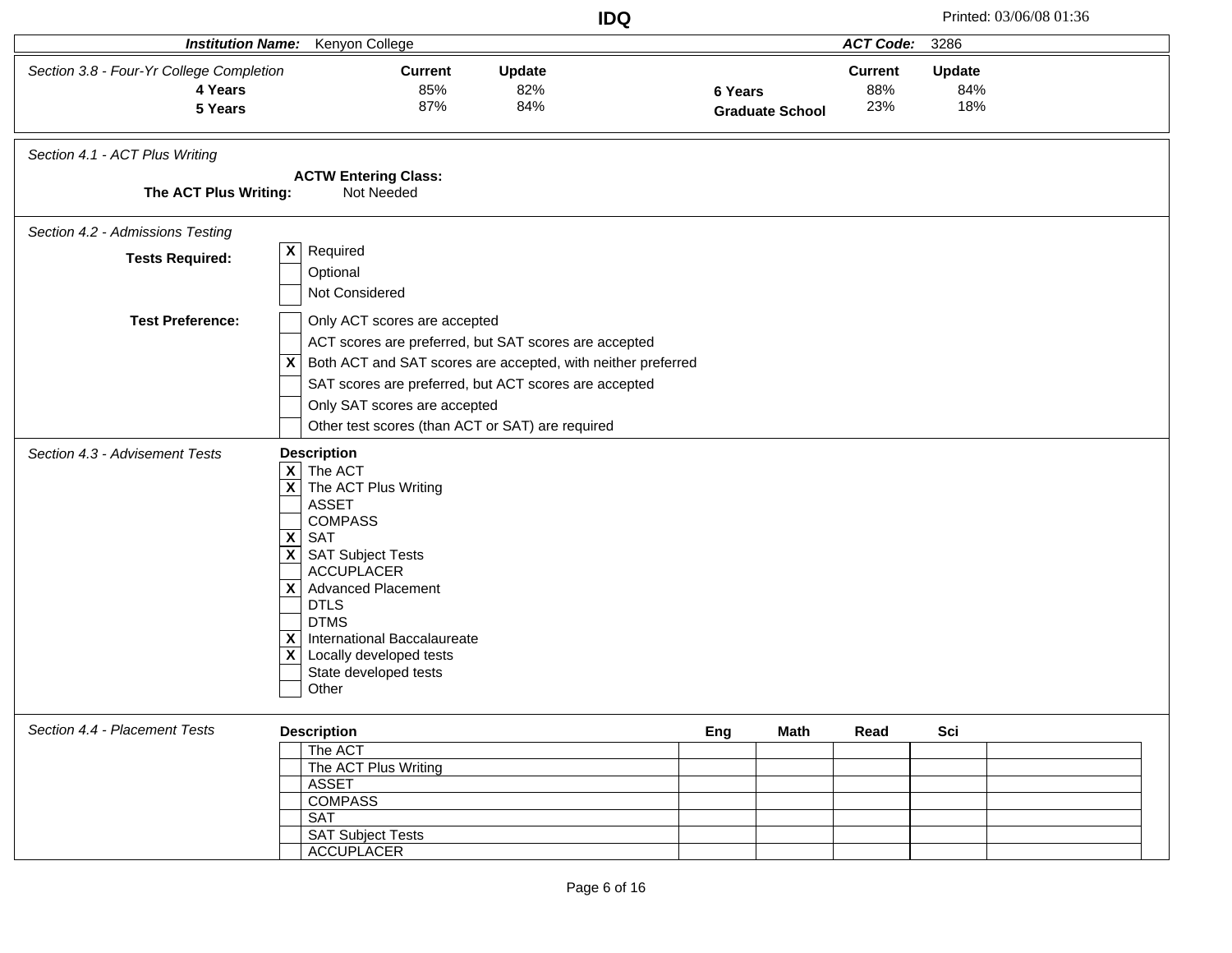|                                     |                                                                       | <b>IDQ</b>                          |   |   |                          |                             | Printed: 03/06/08 01:36                |
|-------------------------------------|-----------------------------------------------------------------------|-------------------------------------|---|---|--------------------------|-----------------------------|----------------------------------------|
|                                     | <b>Institution Name:</b> Kenyon College                               |                                     |   |   | ACT Code: 3286           |                             |                                        |
|                                     |                                                                       |                                     |   |   |                          |                             |                                        |
|                                     |                                                                       |                                     |   |   |                          |                             |                                        |
|                                     | $\mathsf{X}$ Advanced Placement<br><b>DTLS</b>                        |                                     | Y | Y |                          | Y                           |                                        |
|                                     | <b>DTMS</b>                                                           |                                     |   |   |                          |                             |                                        |
|                                     | International Baccalaureate                                           |                                     |   |   |                          |                             |                                        |
|                                     | $\mathsf{X}$ Locally developed tests                                  |                                     | Υ | Υ |                          | Y                           |                                        |
|                                     | State developed tests                                                 |                                     |   |   |                          |                             |                                        |
|                                     | Other                                                                 |                                     |   |   |                          |                             |                                        |
|                                     |                                                                       |                                     |   |   |                          |                             |                                        |
| Section 4.5 - Placement Scores      |                                                                       |                                     |   |   |                          |                             |                                        |
| <b>Standard Composition</b>         | Algebra                                                               | <b>American History</b>             |   |   |                          | <b>Biology</b>              |                                        |
| <b>Advanced Composition</b>         | <b>Pre-Calculus</b>                                                   | <b>Psychology</b>                   |   |   |                          | <b>Chemistry</b>            |                                        |
| Literature                          | <b>Calculus</b>                                                       | <b>Other Reading Course (Below)</b> |   |   |                          | <b>Physics</b>              |                                        |
| <b>Other English Course (Below)</b> | <b>Other Math Course (Below)</b>                                      |                                     |   |   |                          | <b>Other Science Course</b> |                                        |
|                                     |                                                                       | <b>Other Reading Course (Below)</b> |   |   |                          | (Below)                     |                                        |
|                                     |                                                                       |                                     |   |   |                          |                             |                                        |
|                                     |                                                                       |                                     |   |   |                          |                             |                                        |
|                                     |                                                                       |                                     |   |   |                          |                             |                                        |
| Section 4.6 - Prior Learning        | <b>Description</b>                                                    |                                     |   |   |                          |                             |                                        |
| <b>Credit Awarding:</b>             | The ACT                                                               |                                     |   |   |                          |                             |                                        |
|                                     | The ACT Plus Writing<br><b>ASSET</b>                                  |                                     |   |   |                          |                             |                                        |
|                                     | <b>COMPASS</b>                                                        |                                     |   |   |                          |                             |                                        |
|                                     | <b>SAT</b>                                                            |                                     |   |   |                          |                             |                                        |
|                                     | <b>SAT Subject Tests</b>                                              |                                     |   |   |                          |                             |                                        |
|                                     | <b>ACCUPLACER</b>                                                     |                                     |   |   |                          |                             |                                        |
|                                     | $X$ Advanced Placement                                                |                                     |   |   |                          |                             |                                        |
|                                     | CLEP - Subject exam                                                   |                                     |   |   |                          |                             |                                        |
|                                     | <b>DTLS</b>                                                           |                                     |   |   |                          |                             |                                        |
|                                     | <b>DTMS</b>                                                           |                                     |   |   |                          |                             |                                        |
|                                     | <b>DANTES</b>                                                         |                                     |   |   |                          |                             |                                        |
|                                     | ACE credit for business                                               |                                     |   |   |                          |                             |                                        |
|                                     | ACE credit for military                                               |                                     |   |   |                          |                             |                                        |
|                                     | Individual assessment                                                 |                                     |   |   |                          |                             |                                        |
|                                     | Institution/department exams                                          |                                     |   |   |                          |                             |                                        |
| Section 4.7 - High School Courses   | Credit for work/other training                                        |                                     |   |   |                          |                             |                                        |
| <b>English Required</b><br>4        | <b>Social Studies Required</b>                                        | <b>Science Required</b>             |   | 3 | <b>Other Required</b>    |                             | 2                                      |
| <b>English Recommended</b><br>4     | <b>Social Studies Recommended</b>                                     | <b>Science Recommended</b>          |   | 4 | <b>Other Recommended</b> |                             | 3                                      |
| <b>Math Required</b><br>3           | <b>Foreign Language Required</b><br>3                                 | <b>Laboratory Required</b>          |   | 3 | <b>Other Course Name</b> |                             |                                        |
| <b>Math Recommended</b>             | Foreign Language Recommended 4                                        |                                     |   | 3 |                          |                             | History: 2 required and 3 recommended. |
| 4                                   |                                                                       | <b>Laboratory Recommended</b>       |   |   |                          |                             |                                        |
| Section 4.8 - Other Requirements    | <b>Description</b>                                                    |                                     |   |   |                          |                             |                                        |
|                                     | <b>Additional Requirements:</b> $\overline{X}$ High school transcript |                                     |   |   |                          |                             |                                        |
|                                     | $\overline{X}$ High school diploma or GED                             |                                     |   |   |                          |                             |                                        |
|                                     |                                                                       |                                     |   |   |                          |                             |                                        |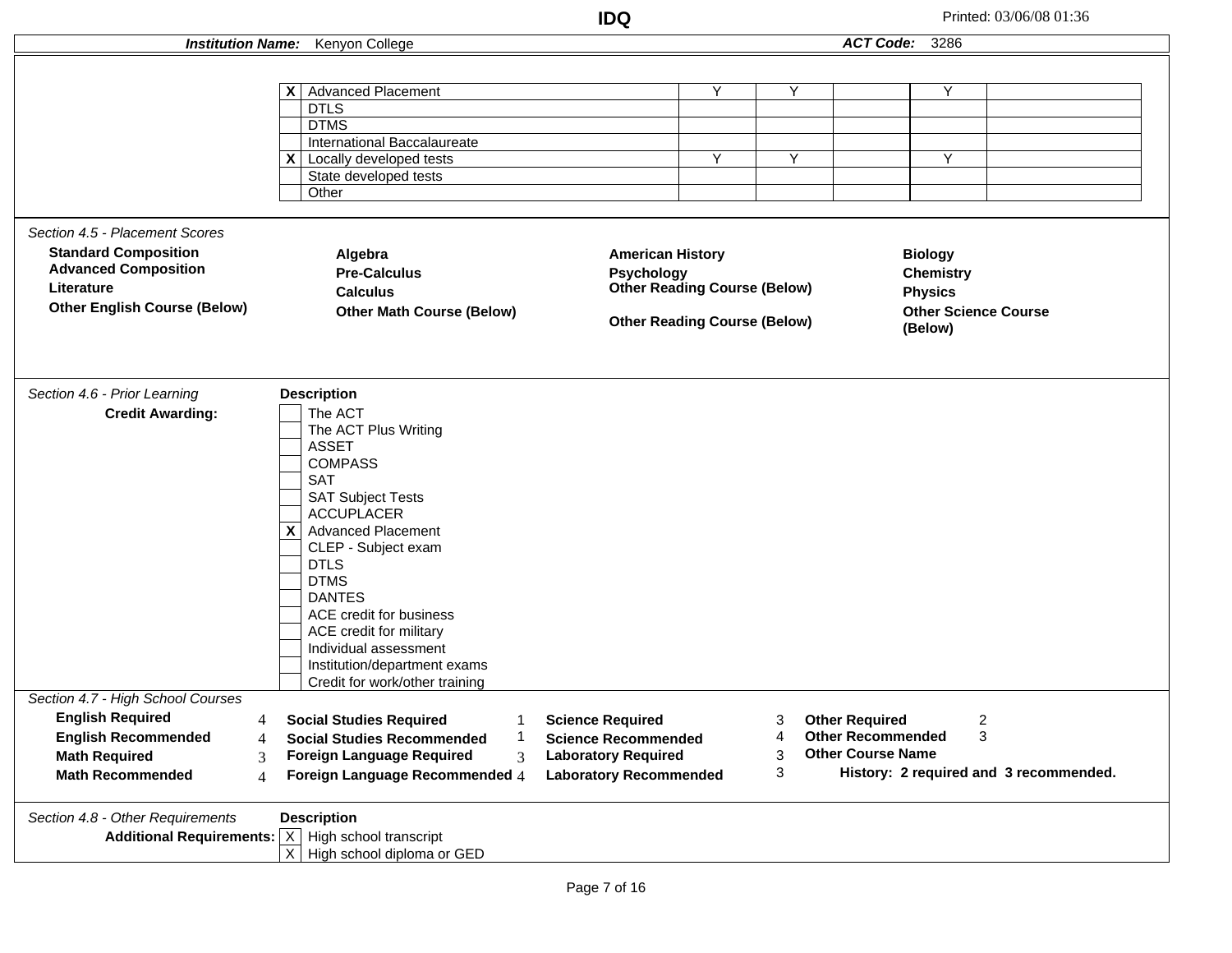|                                                                |                                                                                                                                                                                                         | <b>Institution Name:</b> Kenyon College                                                                                       |                                                                                    |                         | <b>ACT Code:</b><br>3286                                                                                                                         |  |  |
|----------------------------------------------------------------|---------------------------------------------------------------------------------------------------------------------------------------------------------------------------------------------------------|-------------------------------------------------------------------------------------------------------------------------------|------------------------------------------------------------------------------------|-------------------------|--------------------------------------------------------------------------------------------------------------------------------------------------|--|--|
|                                                                |                                                                                                                                                                                                         | Letters of recommendation<br>$\times$<br>Interview<br>Health examination<br>$\vert x \vert$<br>Essay<br>Audition<br>Portfolio |                                                                                    |                         |                                                                                                                                                  |  |  |
| Section 4.9 - Accepted/Grades                                  |                                                                                                                                                                                                         | <b>Description</b>                                                                                                            |                                                                                    |                         |                                                                                                                                                  |  |  |
| <b>Student Ranking:</b>                                        |                                                                                                                                                                                                         |                                                                                                                               | The majority of students rank in the top 10% of their high school class.           |                         |                                                                                                                                                  |  |  |
| Mean HS GPA of Accepted Students: 3.94                         |                                                                                                                                                                                                         |                                                                                                                               |                                                                                    |                         |                                                                                                                                                  |  |  |
| Section 4.10 - Accepted/Scores                                 |                                                                                                                                                                                                         |                                                                                                                               | Middle 50% Range                                                                   |                         |                                                                                                                                                  |  |  |
| Mean                                                           |                                                                                                                                                                                                         | 25th Percentile                                                                                                               | <b>75th Percentile</b>                                                             |                         |                                                                                                                                                  |  |  |
| 30.3                                                           | <b>ACT Composite</b>                                                                                                                                                                                    | 29.0                                                                                                                          | 32.0                                                                               |                         |                                                                                                                                                  |  |  |
| 695                                                            | <b>SAT Verbal</b>                                                                                                                                                                                       | 650                                                                                                                           | 750                                                                                |                         |                                                                                                                                                  |  |  |
| 670                                                            | <b>SAT Mathematics</b>                                                                                                                                                                                  | 630                                                                                                                           | 710                                                                                |                         |                                                                                                                                                  |  |  |
| Section 4.12 - Enrolled/Scores<br>Mean                         |                                                                                                                                                                                                         | 25th Percentile                                                                                                               | Middle 50% Range<br><b>75th Percentile</b>                                         |                         |                                                                                                                                                  |  |  |
| 29.5                                                           | <b>ACT Composite</b>                                                                                                                                                                                    | 28.0                                                                                                                          | 32.0<br>$\mathbb{L}^{\mathbb{L}}$                                                  |                         |                                                                                                                                                  |  |  |
| 681                                                            | <b>SAT Verbal</b>                                                                                                                                                                                       | 630                                                                                                                           | 730<br>$\sim$                                                                      |                         |                                                                                                                                                  |  |  |
| 649                                                            | <b>SAT Mathematics</b>                                                                                                                                                                                  | 610                                                                                                                           | 690<br>$\sim$                                                                      |                         |                                                                                                                                                  |  |  |
|                                                                | Section 4.13 - Enrollment Levels<br><b>Description</b><br>First-year<br>$\mathsf{x}$<br>$\overline{\mathbf{x}}$<br>Sophomore<br>$\overline{\mathbf{x}}$<br>Junior<br>Senior<br>Graduate or professional |                                                                                                                               |                                                                                    |                         |                                                                                                                                                  |  |  |
| Section 4.14 - Transfer Applicants                             |                                                                                                                                                                                                         |                                                                                                                               | <b>Closing Date for Transfer Applications?</b> Y                                   |                         | <b>Transfer Requirements</b>                                                                                                                     |  |  |
| <b>Minimum Transfer GPA</b><br><b>Maximum Transfer Credits</b> |                                                                                                                                                                                                         | 3<br>8                                                                                                                        | <b>Fall Date</b><br><b>Winter Date</b><br><b>Spring Date</b><br><b>Summer Date</b> | Apr 15<br><b>Nov 15</b> | High school transcript<br>X<br>College transcript(s)<br>$\boldsymbol{\mathsf{X}}$<br>$\mathbf{x}$<br>Good standing at other college<br>Interview |  |  |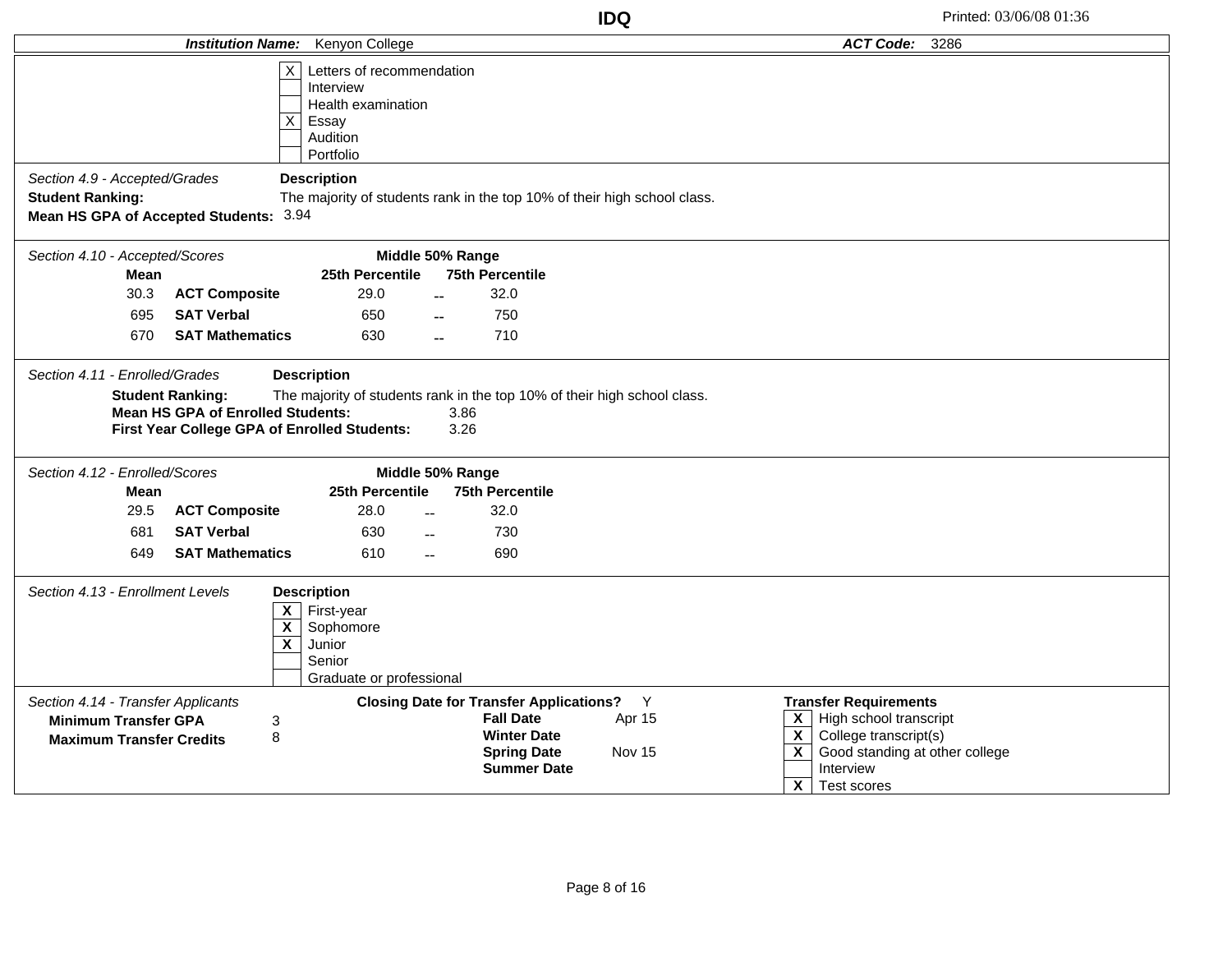|                                                                                                                                                                       |                                                                                                                                                                                                                                                                                                                                                                                 | <b>IDQ</b>                                                                                                                        |                                                                                                                                                                  | Printed: 03/06/08 01:36                                                                                                                               |                                                                                        |
|-----------------------------------------------------------------------------------------------------------------------------------------------------------------------|---------------------------------------------------------------------------------------------------------------------------------------------------------------------------------------------------------------------------------------------------------------------------------------------------------------------------------------------------------------------------------|-----------------------------------------------------------------------------------------------------------------------------------|------------------------------------------------------------------------------------------------------------------------------------------------------------------|-------------------------------------------------------------------------------------------------------------------------------------------------------|----------------------------------------------------------------------------------------|
| <b>Institution Name:</b>                                                                                                                                              | Kenyon College                                                                                                                                                                                                                                                                                                                                                                  |                                                                                                                                   |                                                                                                                                                                  | <b>ACT Code:</b><br>3286                                                                                                                              |                                                                                        |
| Section 4.15 - Application Dates<br><b>Closing Date for</b><br>Y<br><b>1st-Year Applications?</b>                                                                     | <b>Fall Date</b><br><b>Jan 15</b><br><b>Winter Date</b>                                                                                                                                                                                                                                                                                                                         | <b>Spring Date</b><br><b>Summer Date</b>                                                                                          |                                                                                                                                                                  | HS Student Enrollment Prior to HS Completion?<br><b>Defer Enrollment Once Admitted?</b>                                                               | Y<br>Y                                                                                 |
| Section 5.0 - Academic Year<br>2008-2009                                                                                                                              |                                                                                                                                                                                                                                                                                                                                                                                 | Academic year for all data entered in sections 5.1 - 5.6                                                                          |                                                                                                                                                                  |                                                                                                                                                       |                                                                                        |
| Section 5.1 - Tuition<br>Current<br><b>In-Dist Tuition Amt</b><br>\$37,030<br>\$1,110<br><b>In-Dist Required Fees</b><br><b>In-Dist Per-Cred-Hour</b>                 | <b>IPEDs</b><br><b>Update</b><br>\$34,990<br>\$1,160                                                                                                                                                                                                                                                                                                                            | <b>Current</b><br>\$39,080 In-State Tuition Amt<br>\$37,030<br><b>In-State Required Fees</b><br>\$1,110<br>In-State Per-Cred-Hour | <b>IPEDs</b><br><b>Update</b><br>\$34,990<br>\$1,060<br>\$1,093                                                                                                  | <b>Current</b><br>\$39,080 Out-of-State Tuition Amt<br>\$37,030<br>\$1,160 Out-of-State Required Fees<br>\$1,110<br><b>Out-of-State Per-Cred-Hour</b> | <b>IPEDs</b><br><b>Update</b><br>\$34,990<br>\$39,080<br>\$1,060<br>\$1,160<br>\$1,093 |
| Section 5.2 - Room and Board Current<br><b>Room Charge</b><br>\$2,940<br><b>Board Charge</b><br>\$3,310                                                               | <b>IPEDs</b><br>Update<br>\$2,780<br>\$3,100<br>\$3,120<br>\$3,490                                                                                                                                                                                                                                                                                                              | Does institution offer room and/or board?<br><b>Current</b><br># of Meals<br>21                                                   | $\mathbf{Y}$<br><b>IPEDs</b><br><b>Update</b><br>21<br>21                                                                                                        | <b>Current</b><br>If not separate,<br><b>Combined Room/Board</b>                                                                                      | <b>IPEDs Update</b>                                                                    |
| Section 5.3 - Consolidated Costs<br>Comprehensive fee structure: tuition, fees, room, and board in one fee<br>(only if separate tuition/room/board fees not provided) |                                                                                                                                                                                                                                                                                                                                                                                 | <b>Additional expenses</b>                                                                                                        | \$2,430<br>(other than room and board, tuition, and fees)                                                                                                        | Avg Budget Amt for Fin Aid Calculations<br><b>In-State Students</b><br><b>Out-of-State</b>                                                            | \$49,260<br>\$49,260                                                                   |
| Section 5.4 - Aid Applications<br><b>Financial Aid Fall Deadline:</b>                                                                                                 | Feb<br>15                                                                                                                                                                                                                                                                                                                                                                       | <b>Description</b><br><b>Applications Other</b><br>$\mathsf{x}$<br><b>Than FAFSA</b><br>$\mathsf{x}$<br>Other                     | Institution's own financial aid form<br><b>CSS/Financial Aid PROFILE</b><br>State aid form<br>Noncustodial Parent's Statement<br><b>Business/Farm Supplement</b> |                                                                                                                                                       |                                                                                        |
| Section 5.5 - Aid Awards                                                                                                                                              | Percentage of your current first-year class that is<br>receiving any student aid based on financial need:                                                                                                                                                                                                                                                                       | 36%                                                                                                                               |                                                                                                                                                                  | Percentage of your current first-year class that is<br>receiving any student aid based on merit:                                                      | 18%                                                                                    |
| Section 5.6 - Aid Source<br><b>Financial Aid Available:</b>                                                                                                           | <b>Description</b><br>No financial aid available<br>$\boldsymbol{\mathsf{x}}$<br>Federal Work-Study Program<br>X<br><b>Federal Pell Grant</b><br>X.<br>$\mathsf{x}$<br>$X$   Federal PLUS (Parent) Loan<br><b>Federal Consolidation Loans</b><br><b>Direct Subsidized Loans</b><br>Direct Unsubsidized Loans<br>Direct PLUS Loans<br>$X$   Federal Perkins Loan Program<br>LEAP | Federal Supplemental Educ Opp Grant (SEOG)<br>Federal Stafford Loan - subsidized<br>Federal Stafford Loan - unsubsidized          |                                                                                                                                                                  |                                                                                                                                                       |                                                                                        |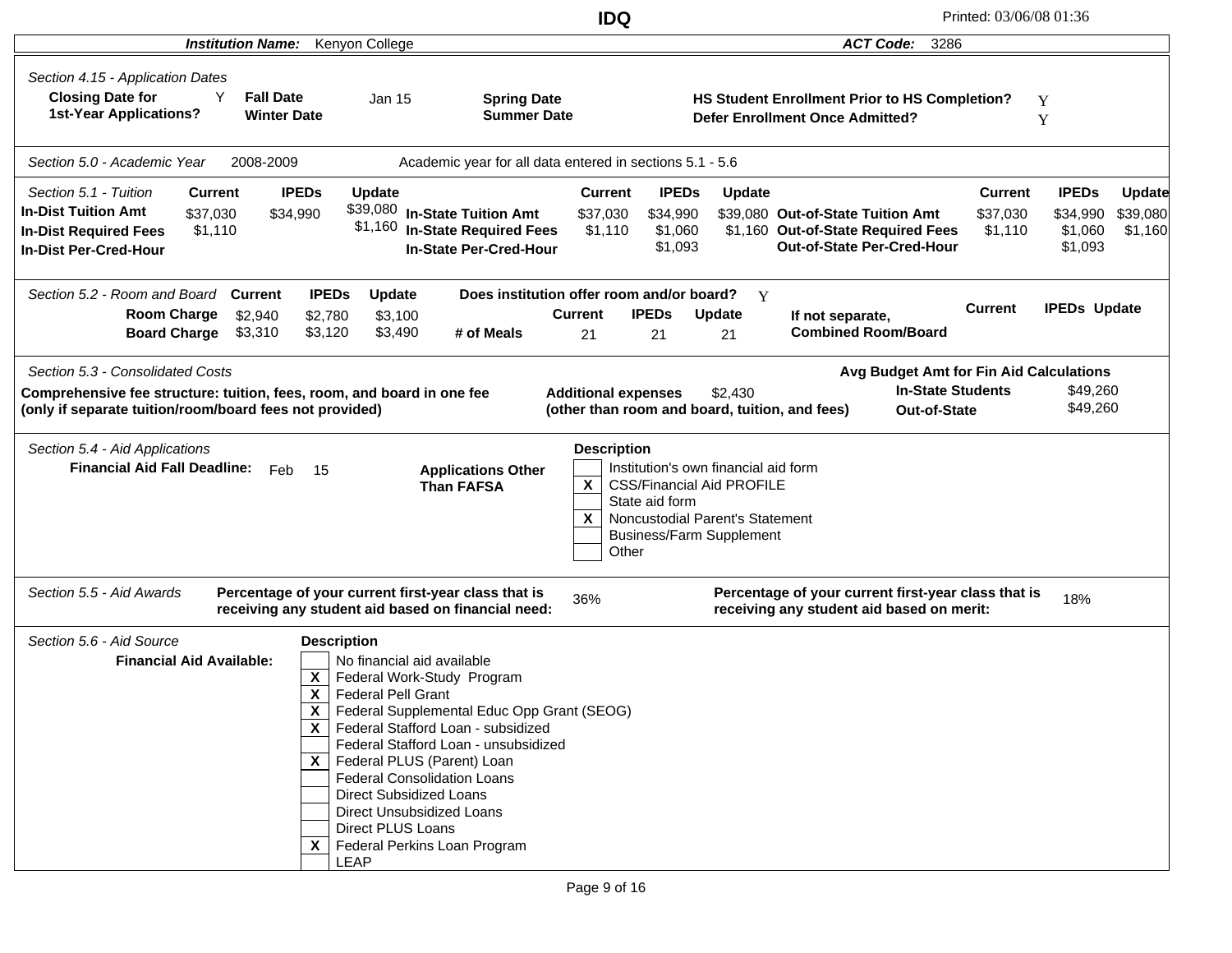|                                                                        | <b>IDQ</b>                                                                                                                                                                                                                                                                                                                                                                                                                                                                                                                                                                                                                                                                                                                                                                              |                | Printed: 03/06/08 01:36 |
|------------------------------------------------------------------------|-----------------------------------------------------------------------------------------------------------------------------------------------------------------------------------------------------------------------------------------------------------------------------------------------------------------------------------------------------------------------------------------------------------------------------------------------------------------------------------------------------------------------------------------------------------------------------------------------------------------------------------------------------------------------------------------------------------------------------------------------------------------------------------------|----------------|-------------------------|
|                                                                        | <b>Institution Name:</b> Kenyon College                                                                                                                                                                                                                                                                                                                                                                                                                                                                                                                                                                                                                                                                                                                                                 | ACT Code: 3286 |                         |
|                                                                        |                                                                                                                                                                                                                                                                                                                                                                                                                                                                                                                                                                                                                                                                                                                                                                                         |                | <b>Students</b>         |
|                                                                        | <b>Veterans Educational Benefits</b><br>$\mathsf{X}$<br>Bureau of Indian Affairs (BIA)<br>$\mathsf{X}$ State programs (grants, loans, work-study)<br><b>Health Professions Student Loans</b><br><b>Nursing Student Loans</b><br>National Health Corps Service Scholarships<br>Other health-related programs<br>Coop educ plan (alternate class attend/employment)<br>Institutional funds for grants/loans/work-study<br>$\boldsymbol{\mathsf{x}}$<br>$\overline{\mathsf{x}}$ Scholarships specifically for minority students<br>Athletic scholarships<br>$\overline{\mathsf{x}}$ Academic-based scholarships<br>Scholarships based on talent (not athletic)<br>Institutional student employment (not work-study)<br>$\mathsf{x}$<br>$\mathbf{x}$<br>Scholarships or other financial aid |                |                         |
| Section 6.1 - Campus Facilities<br><b>Available Campus Facilities:</b> | <b>Description</b><br>$\overline{\mathsf{x}}$ Arts/cultural events<br>$\overline{\mathbf{x}}$<br>Art gallery<br>$\overline{\mathbf{x}}$<br>Bookstore<br>$\overline{\mathbf{X}}$<br>Chapel<br>$\mathsf{x}$<br>Computers (open access labs)<br>$\mathsf{x}$<br>Food service<br>$\boldsymbol{\mathsf{X}}$<br>Health services<br>$\boldsymbol{\mathsf{x}}$<br>Language labs<br>$\mathsf{x}$<br>Library<br>Marine laboratory<br>$\mathsf{x}$<br>Nature trails<br>$\overline{\mathbf{X}}$<br>Performing arts center<br>$\boldsymbol{\mathsf{x}}$<br>Radio station<br>$\boldsymbol{\mathsf{X}}$<br>Research centers<br>Sports/fitness center<br>X<br>Teaching hospital<br>TV station                                                                                                           |                |                         |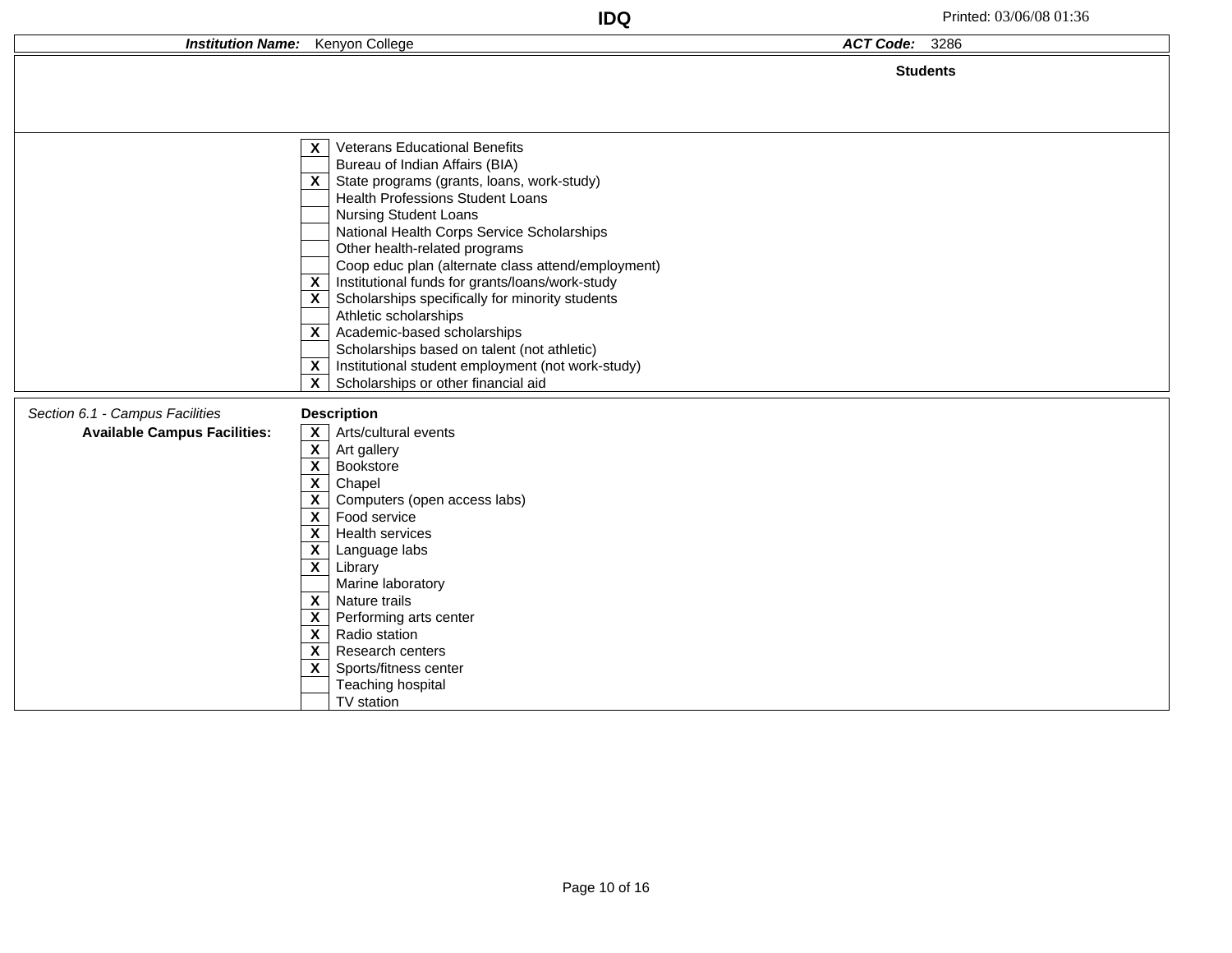|                                       | <b>ACT Code:</b><br><b>Institution Name:</b> Kenyon College<br>3286 |                                         |
|---------------------------------------|---------------------------------------------------------------------|-----------------------------------------|
| Section 6.2 - Housing Options         | <b>Description</b>                                                  | <b>Number of Years Required to Live</b> |
| <b>Housing Available:</b>             | $\mathsf{X}$   Coed residence halls                                 | in Student Housing for 1st-Years        |
|                                       | Men's residence halls                                               |                                         |
|                                       | $\mathsf{x}$<br>Women's residence halls                             |                                         |
|                                       | Apartments for married                                              |                                         |
|                                       | $\mathsf{x}$<br>Apartments for single                               |                                         |
|                                       | $\mathsf{x}$<br>Special housing for disabled                        |                                         |
|                                       | $\mathsf{x}$<br>Special housing international                       |                                         |
|                                       | Cooperative housing                                                 |                                         |
|                                       | Fraternity/sorority housing<br>$\boldsymbol{\mathsf{x}}$            |                                         |
|                                       | $\mathbf{x}$<br>Other                                               |                                         |
|                                       | Other: Special Interest Housing                                     |                                         |
| Section 6.3 - Schedule Options        | <b>Description</b>                                                  |                                         |
| <b>Alternative Schedule Options:</b>  | Continuing education                                                |                                         |
|                                       | Distance learning                                                   |                                         |
|                                       | $\overline{\mathbf{x}}$<br>Evening courses                          |                                         |
|                                       | <b>External degrees</b>                                             |                                         |
|                                       | Weekend courses                                                     |                                         |
|                                       | Servicemembers Opport College                                       |                                         |
|                                       | Summer sessions                                                     |                                         |
| Section 6.4 - Academic Services       | <b>Description</b>                                                  |                                         |
| <b>Available Support Services:</b>    | $\boldsymbol{\mathsf{x}}$<br>Academic advising                      |                                         |
|                                       | $\mathsf{x}$<br>Assessment/testing                                  |                                         |
|                                       | Cooperative education                                               |                                         |
|                                       | English as a second language                                        |                                         |
|                                       | Equal opportunity programs                                          |                                         |
|                                       | $\mathsf{x}$<br>Honors courses/programs                             |                                         |
|                                       | Instructional support/tutoring<br>$\boldsymbol{\mathsf{X}}$         |                                         |
|                                       | $\boldsymbol{\mathsf{X}}$<br>Internships                            |                                         |
|                                       | $\boldsymbol{\mathsf{X}}$<br>Multi/interdisciplinary majors         |                                         |
|                                       | $\mathbf{x}$<br>New student orientation<br>$\overline{\mathbf{x}}$  |                                         |
|                                       | Research scholars<br>$\boldsymbol{\mathsf{X}}$<br>Study abroad      |                                         |
|                                       | X<br>Student exchange programs                                      |                                         |
|                                       | Teacher certification programs                                      |                                         |
|                                       | Web-based registration                                              |                                         |
| Section 6.5 - Disability Services     | <b>Description</b>                                                  |                                         |
| <b>Available Disability Services:</b> | Accomodations counseling<br>$\mathsf{x}$                            |                                         |
|                                       | $\mathbf{x}$<br>Adaptive technology                                 |                                         |
|                                       | $\boldsymbol{\mathsf{X}}$<br>Testing accomodations                  |                                         |
|                                       | $\overline{\mathbf{X}}$<br>Note taking/personal aide                |                                         |
|                                       | $\mathbf{x}$<br>Paratransit                                         |                                         |
|                                       | Sign language interpreters                                          |                                         |
|                                       | $\overline{\mathbf{X}}$<br>Study skills courses/training            |                                         |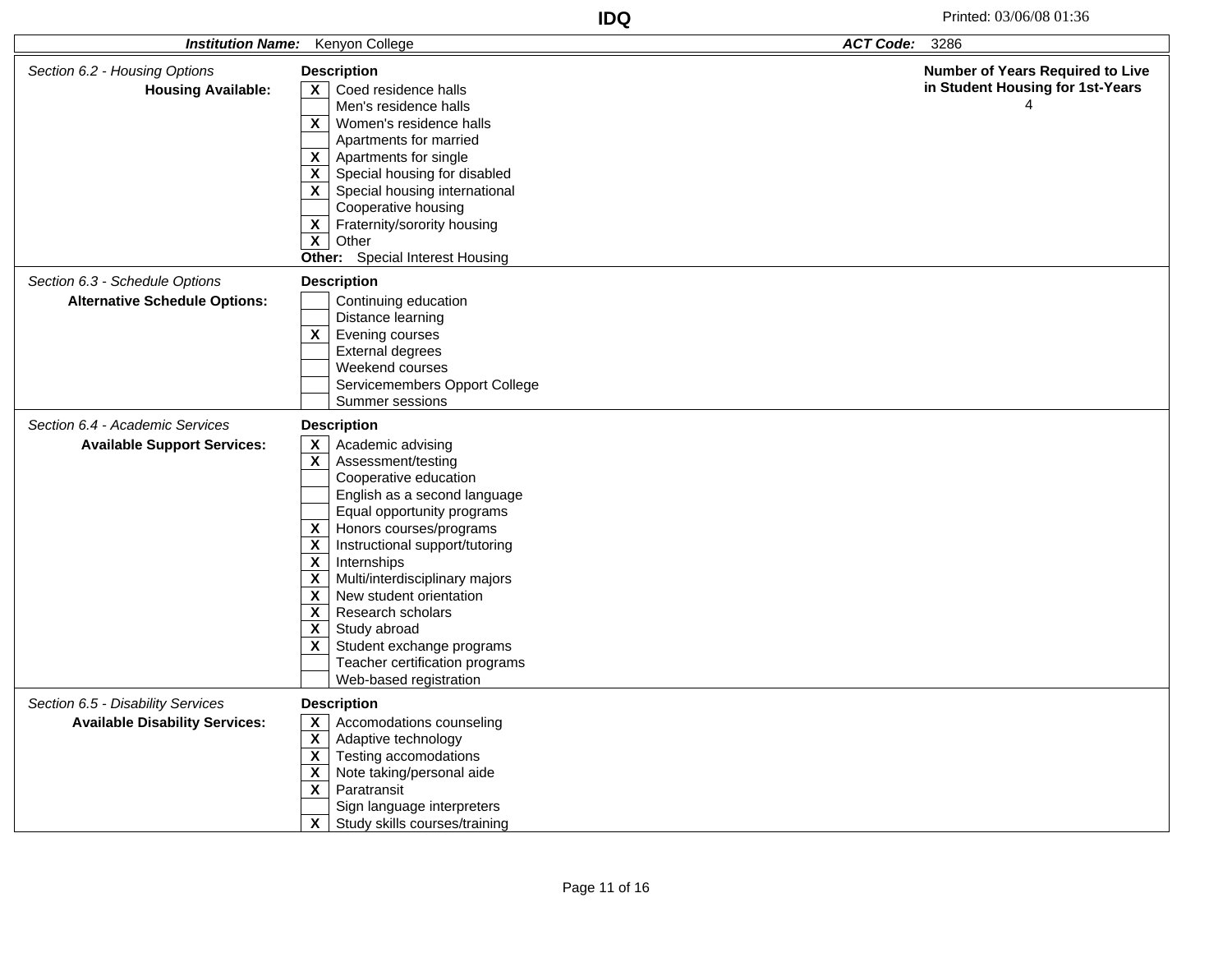| <b>Institution Name:</b>                                                     | Kenyon College                                                                                                                                                                                                                                                                                                                                                                            | <b>ACT Code:</b><br>3286                                                    |                                                                                        |  |  |  |  |
|------------------------------------------------------------------------------|-------------------------------------------------------------------------------------------------------------------------------------------------------------------------------------------------------------------------------------------------------------------------------------------------------------------------------------------------------------------------------------------|-----------------------------------------------------------------------------|----------------------------------------------------------------------------------------|--|--|--|--|
| Section 6.6 - Special Services<br><b>Special Student Groups</b><br>Services: | <b>Description</b><br>X<br>International students<br>$\overline{\mathbf{X}}$<br>Men<br>$\overline{\mathbf{X}}$<br>Minority students<br>Reentry students<br>Veterans                                                                                                                                                                                                                       | TRIO Programs (Federally Funded):                                           | <b>Description</b><br>Support/special services<br>Talent search<br><b>Upward Bound</b> |  |  |  |  |
| Section 6.7 - Other Services<br><b>Other Available Services:</b>             | $\mathbf{x}$<br>Women<br><b>Description</b><br>Career planning<br>$\mathsf{x}$<br>Child care<br>Commuter/transport services<br>$\boldsymbol{\mathsf{X}}$<br>Counseling<br>Financial management<br>$\boldsymbol{\mathsf{X}}$<br>Helpline<br>Student email/web pages<br>$\boldsymbol{X}$<br>$\pmb{\mathsf{X}}$<br>Student employment<br>$\overline{\mathbf{x}}$<br>Student computer support |                                                                             |                                                                                        |  |  |  |  |
| Section 6.8 - ROTC<br><b>ROTC Services:</b>                                  | <b>Description</b><br>Air Force ROTC on campus<br>Air Force ROTC off campus<br>Army ROTC on campus<br>Army ROTC off campus<br>Navy ROTC on campus<br>Navy ROTC off campus<br>Marine Corps PLC on campus<br>Marine Corps PLC off campus                                                                                                                                                    |                                                                             |                                                                                        |  |  |  |  |
| Section 6.9 - Men's Athletics<br><b>Athletics:</b>                           | <b>Sport</b><br>$\boldsymbol{\mathsf{X}}$<br>Baseball<br>X<br>Basketball<br>Bowling<br>Crew (Rowing)<br>$\mathsf{x}$<br>Cross Country<br>Cycling<br>Fencing<br><b>Field Hockey</b><br>X<br>Football<br>$\boldsymbol{X}$<br>Golf<br>Gymnastics<br>Ice Hockey<br>X<br>$X$ Lacrosse<br><b>Rock Climbing</b><br>Rodeo<br>$X \mid$ Rugby<br>Skiing/Cross Country<br>Skiing/Downhill            | <b>Division: NCAA I</b><br>Υ<br>$\overline{\mathsf{Y}}$<br>Y<br>Υ<br>Y<br>Y | NCAA II NCAA III NAIA NJCAA USCAA NCCAA Club<br>Y<br>Y                                 |  |  |  |  |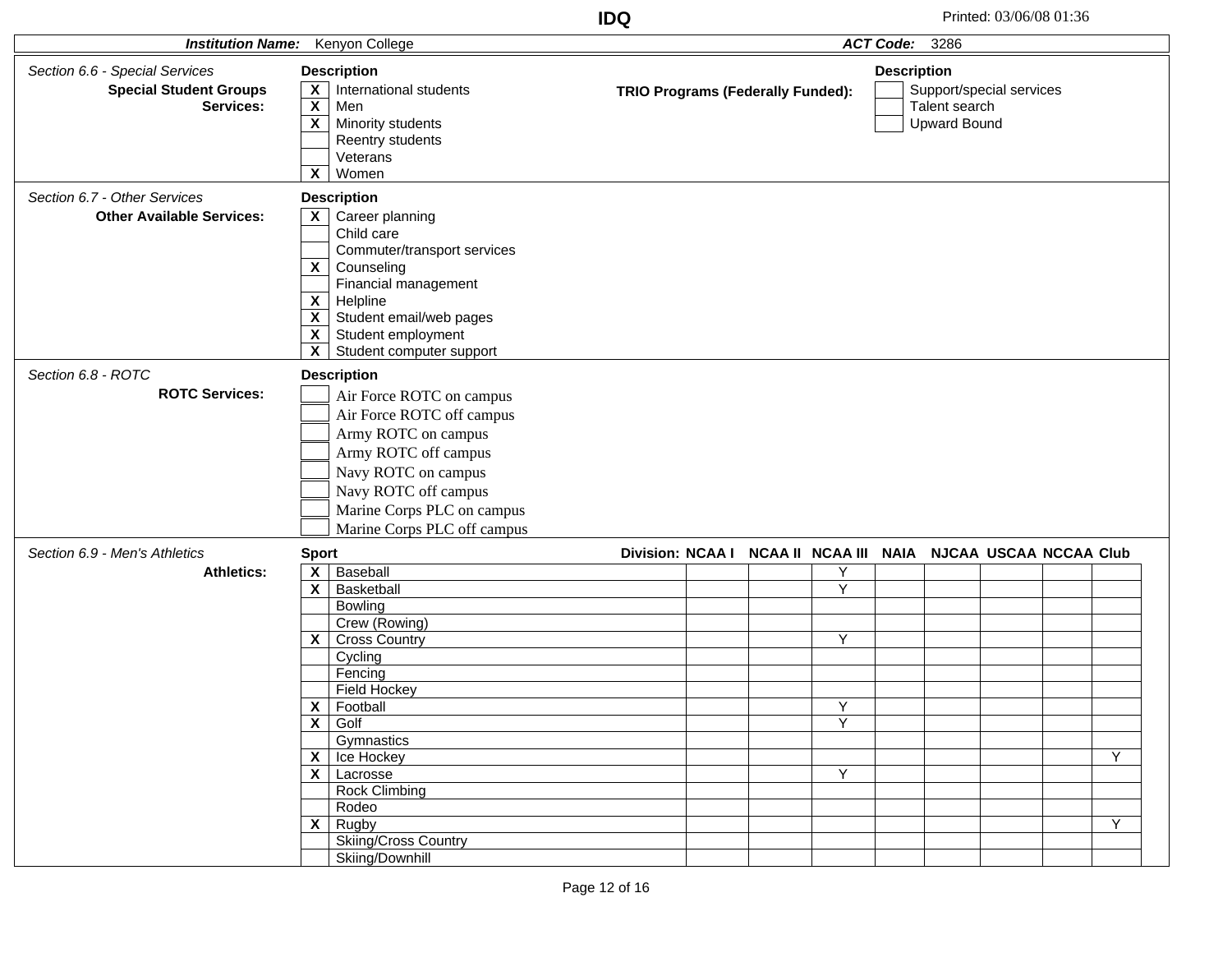| <b>Institution Name:</b> Kenyon College |                           |                                 |  |                                                               | ACT Code: 3286 |  |                |
|-----------------------------------------|---------------------------|---------------------------------|--|---------------------------------------------------------------|----------------|--|----------------|
|                                         | $\overline{\mathsf{x}}$   | Soccer                          |  | Υ                                                             |                |  |                |
|                                         |                           | Softball                        |  |                                                               |                |  |                |
|                                         | $\mathbf{X}$              | Swimming/Diving                 |  | Y                                                             |                |  |                |
|                                         | $\mathsf{x}$              |                                 |  | $\overline{Y}$                                                |                |  |                |
|                                         | $\overline{\mathbf{x}}$   | Tennis                          |  | $\overline{Y}$                                                |                |  |                |
|                                         |                           | <b>Track and Field</b>          |  |                                                               |                |  |                |
|                                         |                           | Volleyball                      |  |                                                               |                |  |                |
|                                         |                           | Water Polo                      |  |                                                               |                |  |                |
|                                         |                           | Wrestling                       |  |                                                               |                |  |                |
| Section 6.10 - Women's Athletics        | <b>Sport</b>              |                                 |  | Division: NCAA I NCAA II NCAA III NAIA NJCAA USCAA NCCAA Club |                |  |                |
|                                         |                           | Baseball                        |  |                                                               |                |  |                |
|                                         | $\mathsf{x}$              | Basketball                      |  | Υ                                                             |                |  |                |
|                                         |                           | Bowling                         |  |                                                               |                |  |                |
|                                         |                           | Crew (Rowing)                   |  |                                                               |                |  |                |
|                                         | $\mathsf{X}$              | <b>Cross Country</b>            |  | Y                                                             |                |  |                |
|                                         |                           | Cycling                         |  |                                                               |                |  |                |
|                                         |                           | Fencing                         |  |                                                               |                |  |                |
|                                         |                           | $X$ Field Hockey                |  | Y                                                             |                |  |                |
|                                         |                           | Football                        |  |                                                               |                |  |                |
|                                         |                           |                                 |  |                                                               |                |  |                |
|                                         |                           | Golf                            |  |                                                               |                |  |                |
|                                         |                           | Gymnastics                      |  |                                                               |                |  |                |
|                                         | $\mathsf{x}$              | Ice Hockey                      |  |                                                               |                |  | Y              |
|                                         | $\mathsf{x}$              | Lacrosse                        |  | Y                                                             |                |  |                |
|                                         |                           | <b>Rock Climbing</b>            |  |                                                               |                |  |                |
|                                         |                           | Rodeo                           |  |                                                               |                |  |                |
|                                         | $\mathsf{x}$              | Rugby                           |  |                                                               |                |  | Y              |
|                                         |                           | Skiing/Cross Country            |  |                                                               |                |  |                |
|                                         |                           | Skiing/Downhill                 |  |                                                               |                |  |                |
|                                         | $\mathsf{x}$              | Soccer                          |  | Υ                                                             |                |  | $\overline{Y}$ |
|                                         | $\boldsymbol{\mathsf{x}}$ | Softball                        |  | $\overline{Y}$                                                |                |  |                |
|                                         | X                         | Swimming/Diving                 |  | Υ                                                             |                |  |                |
|                                         | $\mathsf{x}$              | Tennis                          |  | Y                                                             |                |  |                |
|                                         | $\mathsf{x}$              | <b>Track and Field</b>          |  | $\overline{Y}$                                                |                |  |                |
|                                         | X                         | Volleyball                      |  | $\overline{Y}$                                                |                |  |                |
|                                         |                           | <b>Water Polo</b>               |  |                                                               |                |  |                |
|                                         |                           | Wrestling                       |  |                                                               |                |  |                |
|                                         |                           |                                 |  |                                                               |                |  |                |
| Section 6.11 - Coed Athletics           | <b>Sport</b>              |                                 |  | Division: NCAA I NCAA II NCAA III NAIA NJCAA USCAA NCCAA Club |                |  |                |
| <b>Athletics:</b>                       |                           | Baseball                        |  |                                                               |                |  |                |
|                                         |                           | Basketball                      |  |                                                               |                |  |                |
|                                         |                           | <b>Bowling</b>                  |  |                                                               |                |  |                |
|                                         |                           | Crew (Rowing)                   |  |                                                               |                |  |                |
|                                         |                           | $\mathsf{X}$ Cross Country      |  | $\overline{Y}$                                                |                |  |                |
|                                         |                           | $\overline{\mathsf{x}}$ Cycling |  |                                                               |                |  | $\overline{Y}$ |
|                                         |                           | $X$ Fencing                     |  |                                                               |                |  | $\overline{Y}$ |
|                                         |                           | <b>Field Hockey</b>             |  |                                                               |                |  |                |
|                                         |                           | Football                        |  |                                                               |                |  |                |
|                                         |                           |                                 |  |                                                               |                |  |                |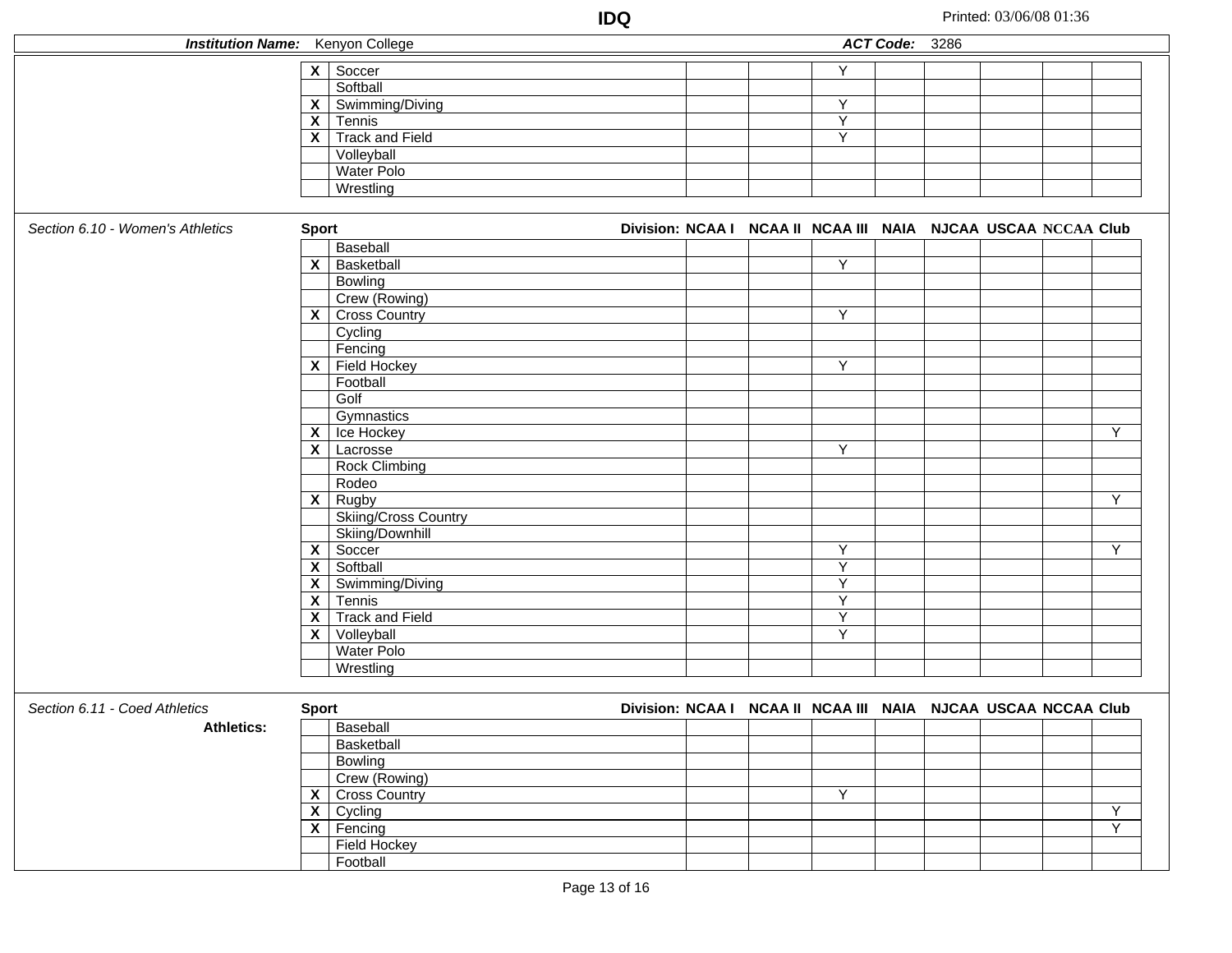| <b>Institution Name:</b> Kenyon College |                           |                                                                                                                                          |   | ACT Code: 3286 |  |                |
|-----------------------------------------|---------------------------|------------------------------------------------------------------------------------------------------------------------------------------|---|----------------|--|----------------|
|                                         |                           | Golf                                                                                                                                     |   |                |  |                |
|                                         |                           | Gymnastics                                                                                                                               |   |                |  |                |
|                                         |                           | Ice Hockey                                                                                                                               |   |                |  |                |
|                                         |                           | Lacrosse                                                                                                                                 |   |                |  |                |
|                                         |                           | <b>Rock Climbing</b>                                                                                                                     |   |                |  |                |
|                                         |                           | Rodeo                                                                                                                                    |   |                |  |                |
|                                         |                           | Rugby                                                                                                                                    |   |                |  |                |
|                                         |                           | Skiing/Cross Country                                                                                                                     |   |                |  |                |
|                                         |                           | Skiing/Downhill                                                                                                                          |   |                |  |                |
|                                         |                           | Soccer                                                                                                                                   |   |                |  |                |
|                                         |                           | Softball                                                                                                                                 |   |                |  |                |
|                                         |                           | $X$ Swimming/Diving                                                                                                                      | Υ |                |  | Υ              |
|                                         |                           | Tennis                                                                                                                                   |   |                |  |                |
|                                         |                           | $X$ Track and Field                                                                                                                      | Y |                |  |                |
|                                         | $\mathsf{x}$              | Volleyball                                                                                                                               |   |                |  | $\overline{Y}$ |
|                                         |                           | Water Polo                                                                                                                               |   |                |  |                |
|                                         |                           | Wrestling                                                                                                                                |   |                |  |                |
|                                         |                           | Other: Clubs: martial arts, sailing, outing, archery, squash, equestrian. Intramurals: ultimate frisbee, dodgeball, squash, racquetball, |   |                |  |                |
|                                         |                           | soccer, volleyball, flag football, water polo, basketball, tennis, softball,                                                             |   |                |  |                |
| Section 6.12 - Extracurricular          |                           | <b>Description</b>                                                                                                                       |   |                |  |                |
| <b>Campus Organizations and Clubs:</b>  |                           | $\overline{\mathsf{x}}$ Artistic pursuits                                                                                                |   |                |  |                |
|                                         | $\overline{\mathbf{x}}$   | Band, concert                                                                                                                            |   |                |  |                |
|                                         |                           | $\overline{\mathbf{X}}$ Band, jazz                                                                                                       |   |                |  |                |
|                                         |                           | $\overline{\mathsf{x}}$ Band, pep                                                                                                        |   |                |  |                |
|                                         |                           | Band, marching                                                                                                                           |   |                |  |                |
|                                         |                           | Cheerleading                                                                                                                             |   |                |  |                |
|                                         |                           | $\mathsf{X}$   Choral groups                                                                                                             |   |                |  |                |
|                                         | $\overline{\mathbf{x}}$   | Community/civic service                                                                                                                  |   |                |  |                |
|                                         | $\mathbf{x}$              | Crafts                                                                                                                                   |   |                |  |                |
|                                         | $\mathsf{x}$              | Dance (modern, ballroom, etc.)                                                                                                           |   |                |  |                |
|                                         | $\overline{\mathbf{X}}$   | Debate                                                                                                                                   |   |                |  |                |
|                                         | $\overline{\mathbf{X}}$   | Drama                                                                                                                                    |   |                |  |                |
|                                         |                           | $\mathsf{X}$   Ethnic/minority associations                                                                                              |   |                |  |                |
|                                         | $\mathsf{x}$              | Fraternities/sororities                                                                                                                  |   |                |  |                |
|                                         | $\overline{\mathbf{x}}$   | Games/hobbies                                                                                                                            |   |                |  |                |
|                                         |                           | $X$   Honors student associations                                                                                                        |   |                |  |                |
|                                         | $\boldsymbol{\mathsf{X}}$ | International student assoc                                                                                                              |   |                |  |                |
|                                         | $\mathsf{x}$              | Movies/film society                                                                                                                      |   |                |  |                |
|                                         | $\mathbf{x}$              | Music ensembles                                                                                                                          |   |                |  |                |
|                                         |                           | $\overline{\mathsf{x}}$ Musical theater                                                                                                  |   |                |  |                |
|                                         |                           | Opera                                                                                                                                    |   |                |  |                |
|                                         | $\mathsf{x}$              | Orchestra                                                                                                                                |   |                |  |                |
|                                         |                           | $\mathsf{X}$ Political organizations                                                                                                     |   |                |  |                |
|                                         |                           | Professional/career assoc                                                                                                                |   |                |  |                |
|                                         | $\mathsf{x}$              | Religious organizations                                                                                                                  |   |                |  |                |
|                                         |                           | $\mathsf{X}$ Sports/fitness clubs                                                                                                        |   |                |  |                |
|                                         | $\overline{\mathsf{x}}$   | Student government                                                                                                                       |   |                |  |                |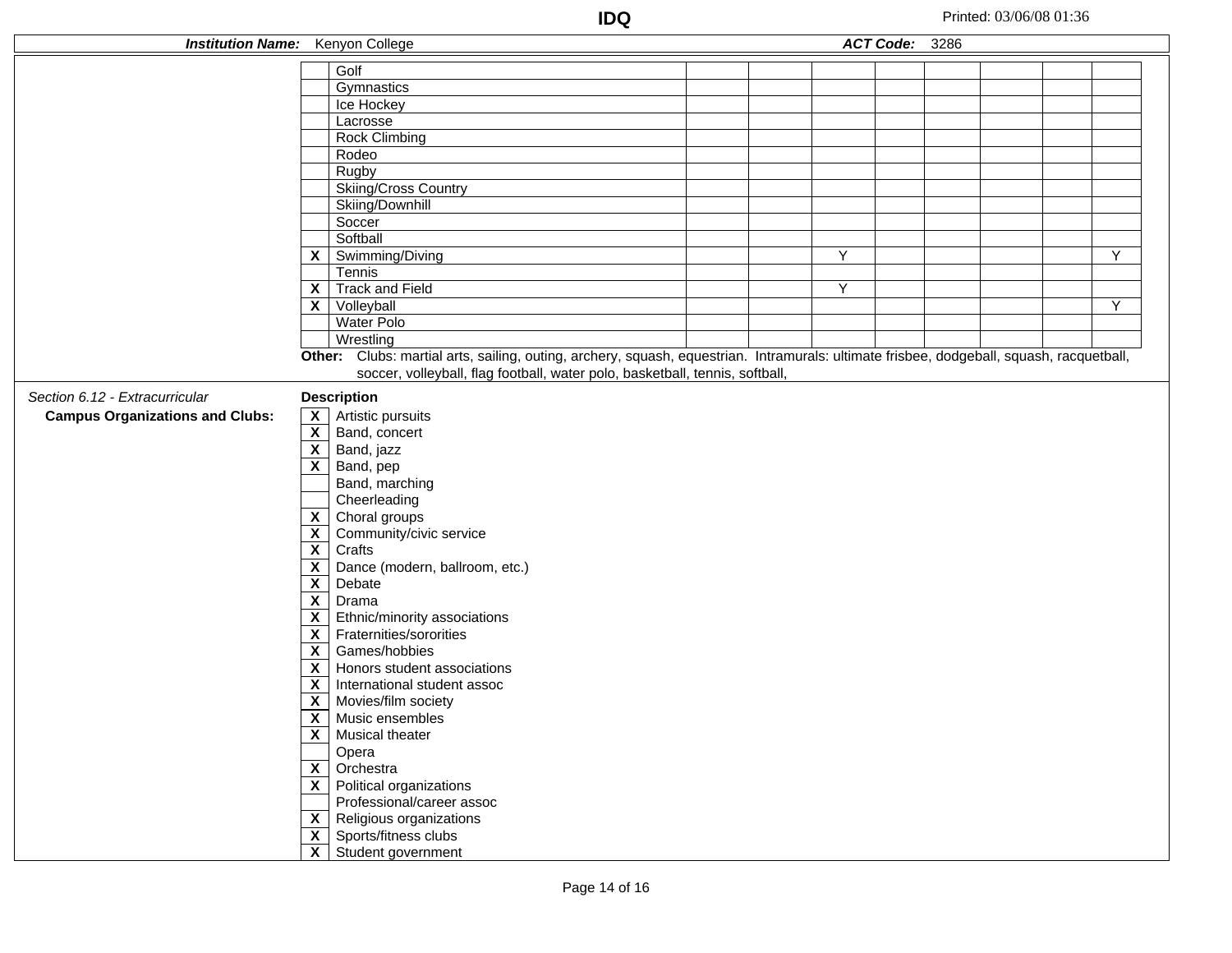|                                           |                                                                        | Printed: 03/06/08 01:36 |                                 |      |  |
|-------------------------------------------|------------------------------------------------------------------------|-------------------------|---------------------------------|------|--|
|                                           | Kenyon College<br><b>Institution Name:</b>                             |                         | <b>ACT Code:</b>                | 3286 |  |
|                                           | X<br>Student publications<br>X<br>Wilderness/outdoor programs<br>Other |                         |                                 |      |  |
| Section 7.0 - Academic Programs           |                                                                        |                         |                                 |      |  |
|                                           | FOREIGN LANGUAGES, LITERATURES AND LINGUISTICS                         |                         |                                 |      |  |
| 16.0101                                   | Foreign Languages and Literatures, General                             | Category:               | Bachelor's degree or equivalent |      |  |
| 16.0501                                   | German Language and Literature                                         | Category:               | Bachelor's degree or equivalent |      |  |
| 16.0901                                   | French Language and Literature                                         | Category:               | Bachelor's degree or equivalent |      |  |
| 16.0905                                   | Spanish Language and Literature                                        | Category:               | Bachelor's degree or equivalent |      |  |
| 16.1200                                   | Classics and Languages, Literatures and Linguistics, General           | Category:               | Bachelor's degree or equivalent |      |  |
|                                           | ENGLISH LANGUAGE AND LITERATURE/LETTERS                                |                         |                                 |      |  |
| 23.0101                                   | English Language and Literature, General                               | Category:               | Bachelor's degree or equivalent |      |  |
| <b>BIOLOGICAL AND BIOMEDICAL SCIENCES</b> |                                                                        |                         |                                 |      |  |
| 26.0101                                   | Biology/Biological Sciences, General                                   | Category:               | Bachelor's degree or equivalent |      |  |
| 26.0202                                   | Biochemistry                                                           | Category:               | Bachelor's degree or equivalent |      |  |
| 26.0204                                   | Molecular Biology                                                      | Category:               | Bachelor's degree or equivalent |      |  |
| <b>MATHEMATICS AND STATISTICS</b>         |                                                                        |                         |                                 |      |  |
| 27.0101                                   | Mathematics, General                                                   | Category:               | Bachelor's degree or equivalent |      |  |
| MULTI/INTERDISCIPLINARY STUDIES           |                                                                        |                         |                                 |      |  |
| 30.2001                                   | International/Global Studies                                           | Category:               | Bachelor's degree or equivalent |      |  |
| 30.2401                                   | Neuroscience                                                           | Category:               | Bachelor's degree or equivalent |      |  |
| 30.9999                                   | Multi-/Interdisciplinary Studies, Other                                | Category:               | Bachelor's degree or equivalent |      |  |
| PHILOSOPHY AND RELIGIOUS STUDIES          |                                                                        |                         |                                 |      |  |
| 38.0101                                   | Philosophy                                                             | Category:               | Bachelor's degree or equivalent |      |  |
| 38.0201                                   | <b>Religion/Religious Studies</b>                                      | Category:               | Bachelor's degree or equivalent |      |  |
| PHYSICAL SCIENCES                         |                                                                        |                         |                                 |      |  |
| 40.0501                                   | Chemistry, General                                                     | Category:               | Bachelor's degree or equivalent |      |  |
| 40.0801                                   | Physics, General                                                       | Category:               | Bachelor's degree or equivalent |      |  |
|                                           |                                                                        |                         |                                 |      |  |
| <b>PSYCHOLOGY</b><br>42.0101              | Psychology, General                                                    | Category:               | Bachelor's degree or equivalent |      |  |
|                                           |                                                                        |                         |                                 |      |  |
| SOCIAL SCIENCES                           |                                                                        |                         |                                 |      |  |
| 45.0201                                   | Anthropology                                                           | Category:               | Bachelor's degree or equivalent |      |  |
| 45.0601                                   | Economics, General                                                     | Category:               | Bachelor's degree or equivalent |      |  |
| 45.1001                                   | Political Science and Government, General                              | Category:               | Bachelor's degree or equivalent |      |  |
| 45.1101                                   | Sociology                                                              | Category:               | Bachelor's degree or equivalent |      |  |